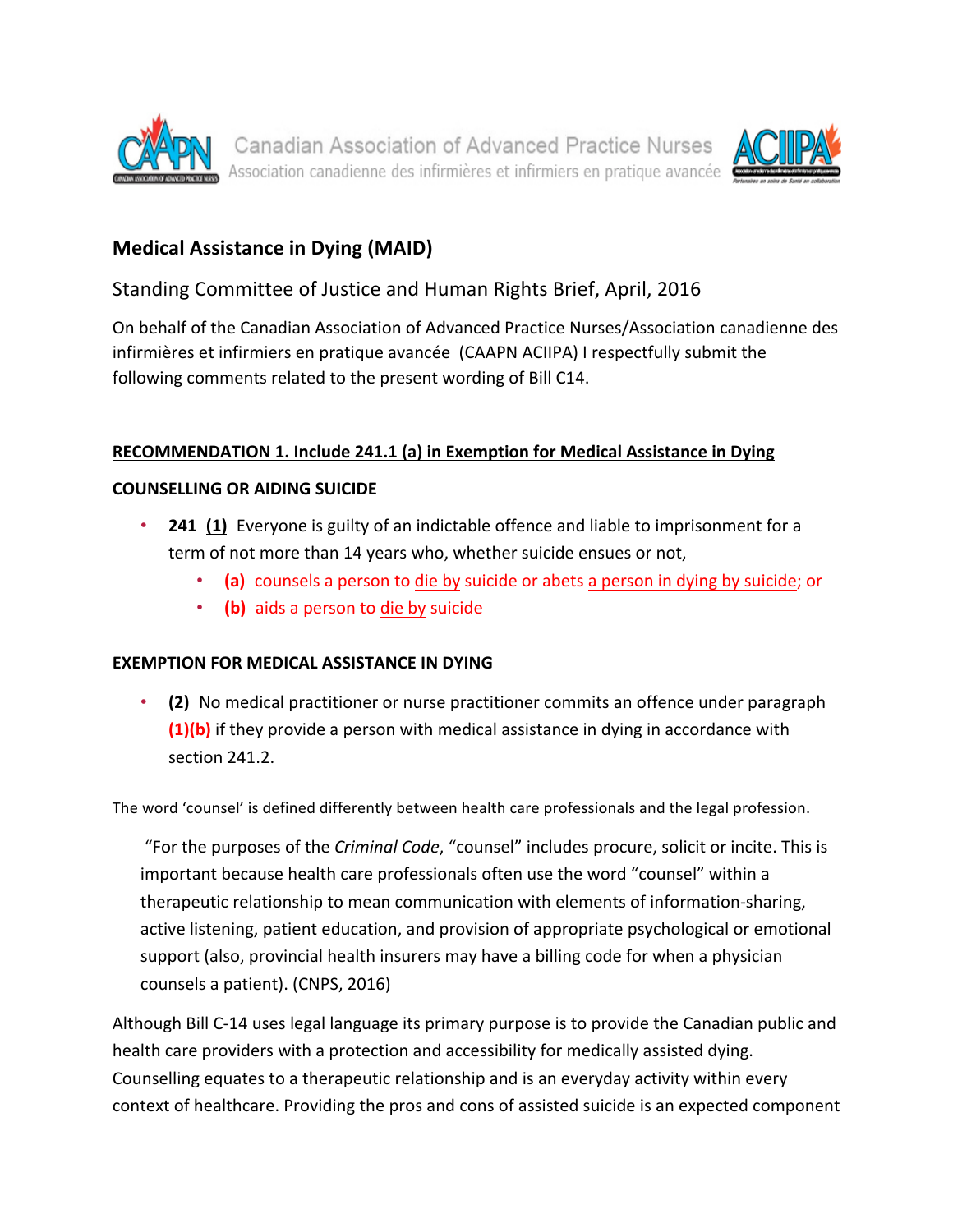and is 'counselling'. Therefore, CAAPN-ACIIPA would recommend the inclusion of both clause (a) and (b) as being exempt of committing an offense.

### **RECOMMENDATION 2. Remove Age Restriction in Eligibility for MAID**

#### **ELIGIBILITY FOR MEDICAL ASSISTANCE IN DYING**

- **241.2 (1)** A person may receive medical assistance in dying only if they meet all of the following criteria:
	- **(b)** they are at least 18 years of age and capable of making decisions with respect to their health;

CAAPN-ACIIPA recommends the removal of the age restriction. An age requirement is discriminatory. Nurse Practitioners know pain and suffering has no age limit. A 16-year-old with a brain tumor will suffer just as much as a 36-year-old. And their prognosis is the same. While society has difficulty contemplating death in people under the age of 18, we know it occurs. 

We do not wish to condemn the individual under the age of 18 to suffer more because society is uncomfortable facing the reality of children dying. Human suffering occurs regardless of age. Society accepts mature minors consenting in other circumstances- e.g. the 16-year-old signing a surgical consent for his 2-year-old toddler. CAAPN- ACIIPA believes a mature minor who has a grievous and irremediable medical condition would be able to provide an informed consent to receive medical assistance in dying.

# **RECOMMENDATION 3. Removal of (a) and (d) from definition of Grievous and Irremediable Medical Condition**

### **GRIEVOUS AND IRREMEDIABLE MEDICAL CONDITION**

- **2)** A person has a grievous and irremediable medical condition if
	- (a) they have a serious and incurable illness, disease or disability;
	- **(b)** they are in an advanced state of irreversible decline in capability;
	- (c) that illness, disease or disability or that state of decline causes them enduring physical or psychological suffering that is intolerable to them and that cannot be relieved under conditions that they consider acceptable; and